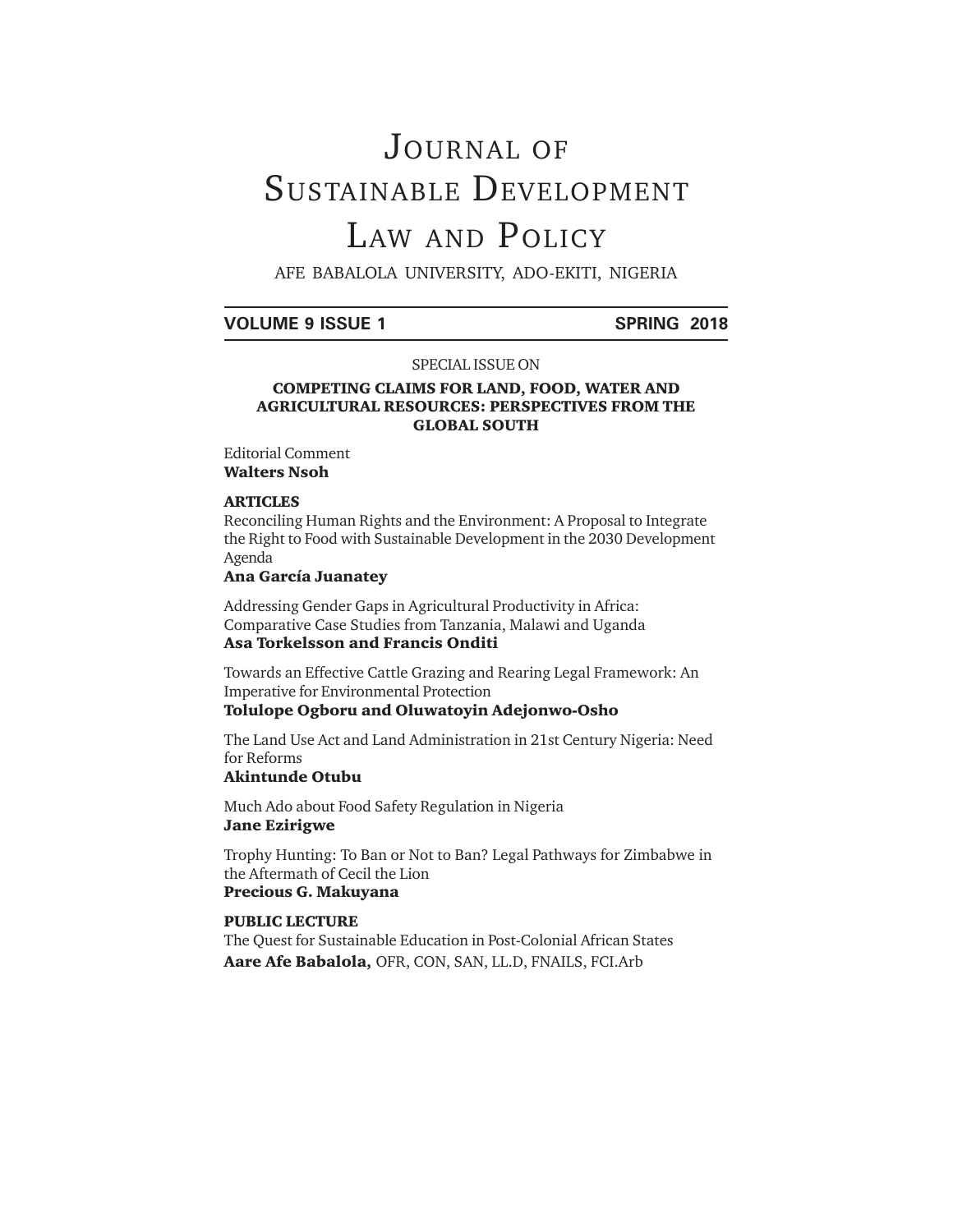Print ISSN: 2467-8406 e-ISSN: 2467-8392

#### *Journal of Sustainable Development Law and Policy*

is a publication of the Institute for Oil, Gas, Energy, Environment and Sustainable Development (OGEES) Afe Babalola University, Ado Ekiti 8.5 Afe Babalola Way, Ado Ekiti Ekiti State, Nigeria E-mail: info@ogeesinstitute.edu.ng Tel: +234 81 40000 988



Institute for Oil, Gas, Energy, Environment and Sustainable Development

Printed in Nigeria by Afe Babalola University Press

All rights reserved. No part of this publication may be reproduced or transmitted in any form or means, or stored in any retrieval system of any nature without the prior written permission of the Institute for Oil, Gas, Energy, Environment and Sustainable Development, Afe Babalola University, Ado Ekiti, Nigeria. Applications for permission should be made to the Editor-in-Chief.

*Citation:* Cite as (2018) 9(1) Journal of Sustainable Development Law and Policy, Afe Babalola University, Nigeria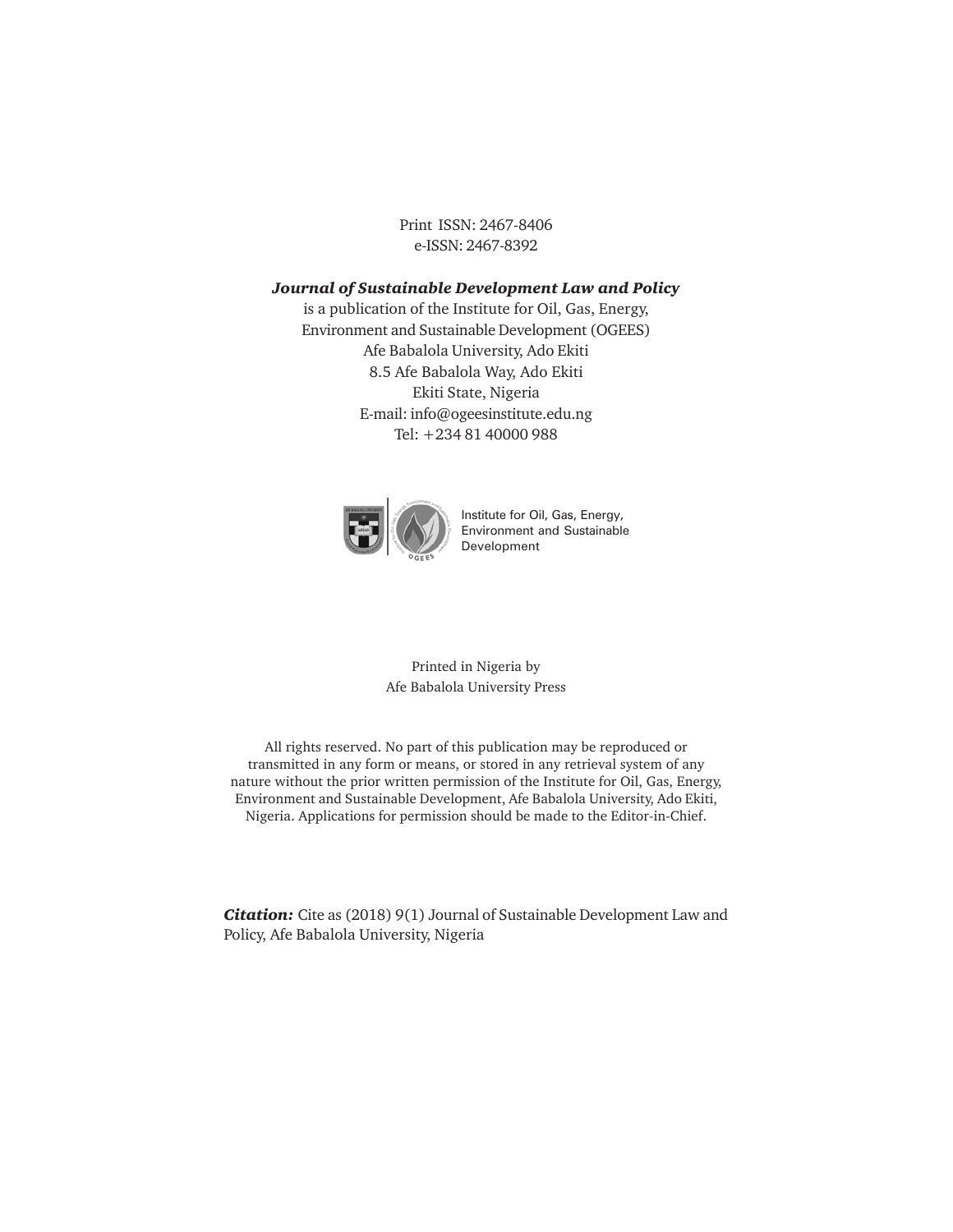#### **SUBSCRIPTION INFORMATION**

### *Journal of Sustainable Development Law and Policy* **Print ISSN** 2467-8406 e-ISSN 2467–8392 *Volume 9(1) 2018*

*The Journal of Sustainable Development Law and Policy* is a peer-reviewed interdisciplinary journal published by the Institute for Oil, Gas, Energy, Environment and Sustainable Development, Afe Babalola University, Ado Ekiti, Nigeria. It is published in June and October by the Afe Babalola University Press, Nigeria.

The Journal promotes the dissemination of research results and scholarly papers by teaching and research scholars in Africa and across the world in broad areas of sustainable development law and policy. The thematic focus of the journal covers sustainable development law and policy, ranging from the economic, social and environmental dimensions. As such, papers that explore broad themes of sustainable development such as environment, natural resources, green economy, international trade, banking, taxation, public policy, public private partnerships, alternative dispute resolution, human rights, peace, and conflict studies are normally given top consideration.

The Editorial Board of the Journal comprises international development scholars and experts from Italy, United Kingdom, Indonesia, Nigeria, Canada and the United States who all provide leadership and lend their expertise to promote and enhance the scholarly relevance of the journal internationally.

The *Journal of Sustainable Development Law and Policy* is archived on Google Scholar and on African Journals Online, South Africa (http://www.ajol.info/ index.php/jsdlp/index). The Journal is available online for download, while we welcome subscriptions for hard copies at our standard rates. We provide a discounted rate for institutional subscriptions from universities, colleges and corporate organizations.

For more information or to order your copies, please contact: info@ ogeesinstitute.edu.ng, Tel: +234 81 40000 988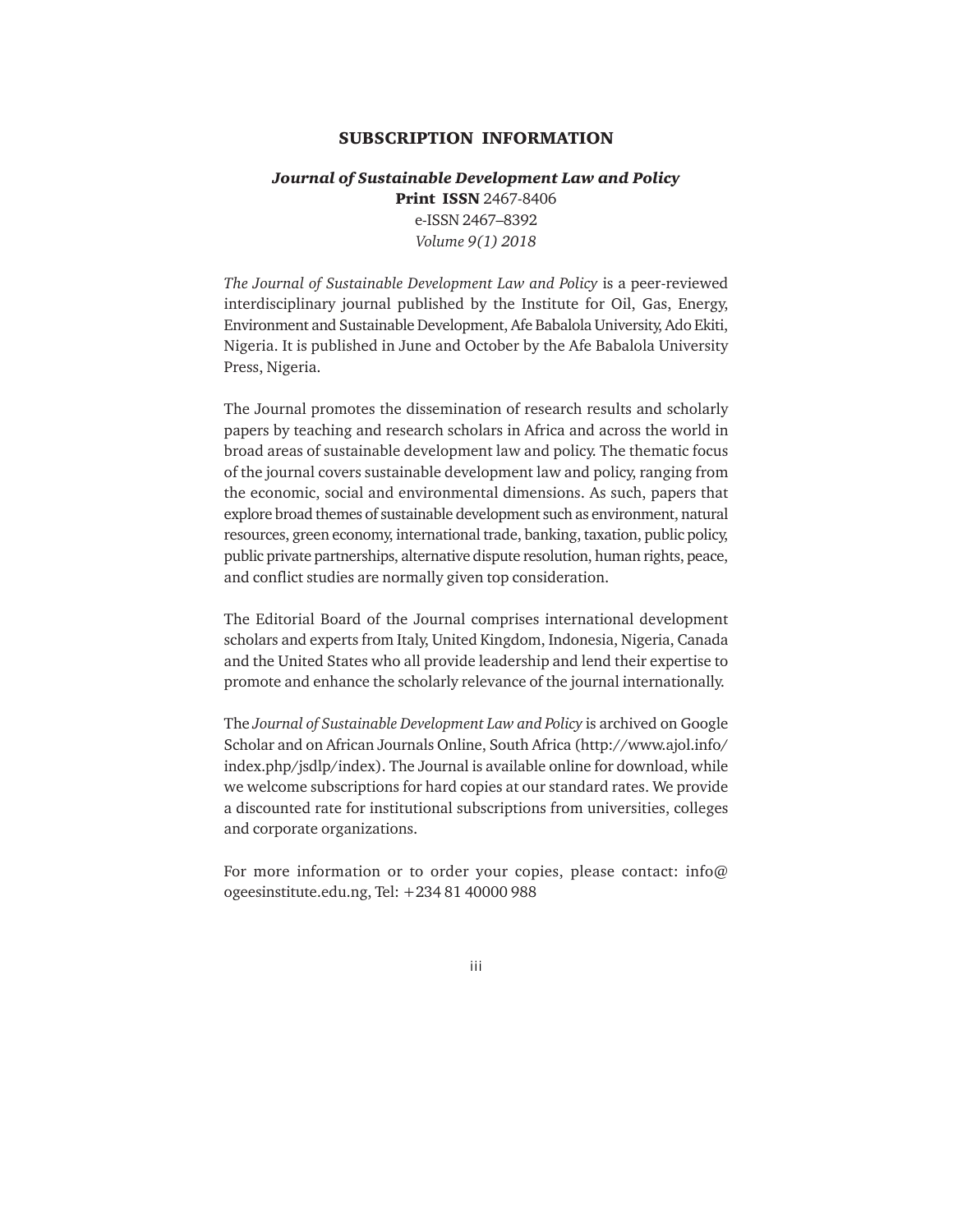#### **CORRESPONDENCE AND SUBMISSIONS**

The Editorial Committee of the *Journal of Sustainable Development Law and Policy (JSDLP)***,** Afe Babalola University, Ado Ekiti welcomes the submission of unsolicited manuscripts. We welcome submissions that focus on any aspect of sustainable development law and policy ranging from the economic, social and environmental dimensions. Consequently, papers that explore broad themes of sustainable development such as agriculture, banking, e-commerce, environment, natural resources, public private partnerships, alternative dispute resolutions, human rights, peace, and conflict studies would be most welcome. We also welcome book reviews, case comments and public lectures.

Selected articles would be published in hard copy and also prominently displayed on the institutional website as a resource for scholars and practitioners worldwide.

Papers must be based on original research, conform to the usual standard of academic publishing, be fully referenced and presented in the standard format employed by the series. Papers will be evaluated based on their contemporary relevance, contribution to their selected fields of research, structure and analytical rigour. Please refer to the submission guide below.

#### **SUBMISSION GUIDELINES**

#### **Length and Footnotes**

- (1) Articles should be between 5000-8000 words and advance legal scholarship and knowledge in a specific area of sustainable development law and policy.
- (2) Articles should include an abstract of approximately 250 words that is not an extract from the article itself.
- (3) Information about the author should be supplied as the first footnote and marked by an asterisk after the author's name.

#### **Form of Submission**

- (4) Articles must be submitted in Word format and sent as an email attachment to info@ogeesinstitute.edu.ng
- (5) Contributions will only be considered for publication if they comply with the style guide. All citations should be footnoted and accord with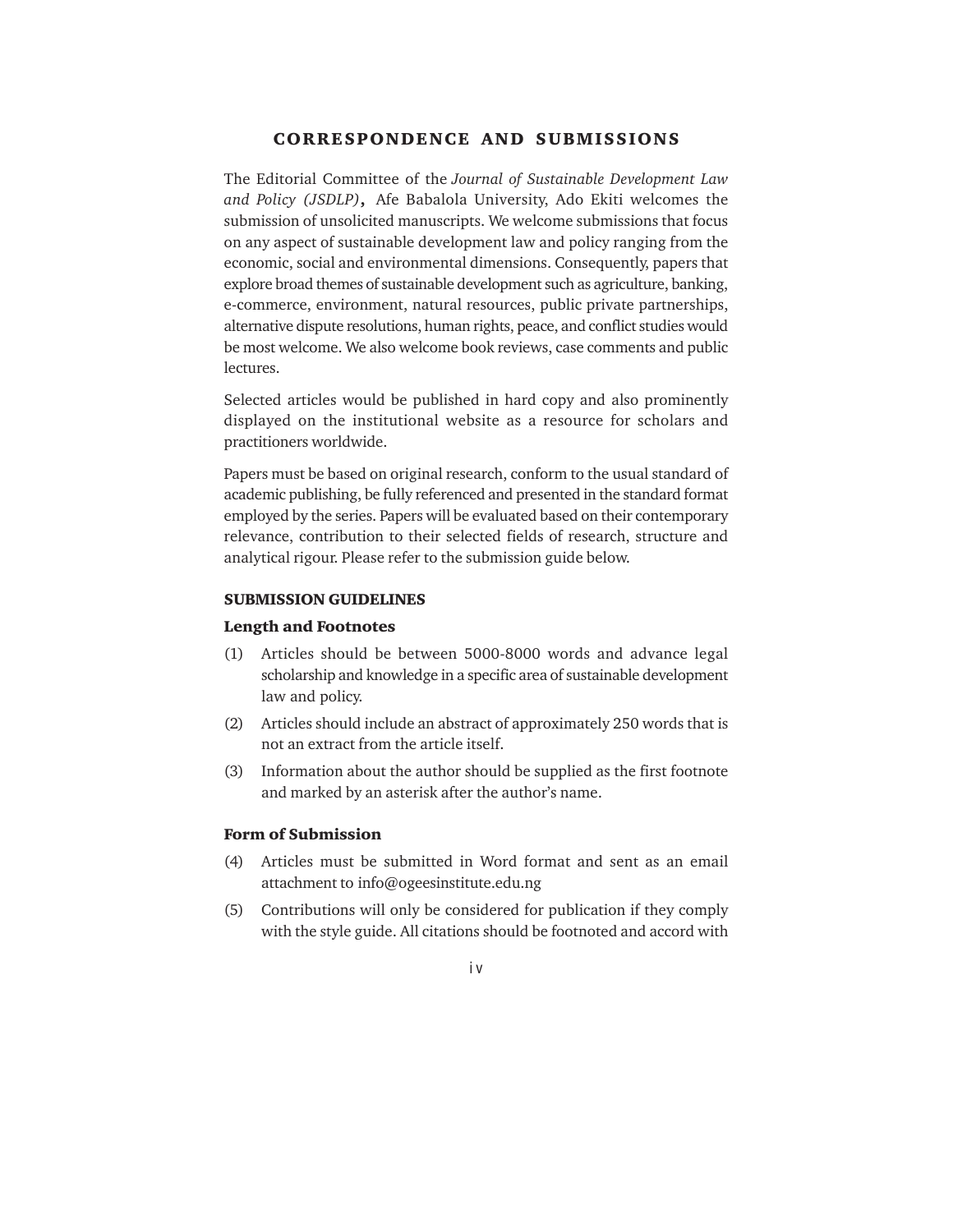the Oxford Guide for Legal Citation. A copy can be found at <http:// www.law.ox.ac.uk/published/OSCOLA\_4th\_edn.pdf.>

(6) In terms of punctuation, where a quotation is made directly within the author's own sentences, only punctuation forming a part of it should fall within the quotation marks. For example, the author's text is "followed by a relevant quotation". All footnotes should follow the final punctuation mark of the sentence except where that mark is a colon or semi-colon.

### (7) **Authors should please make use of the following checklist prior to submission:**

- An abstract is included;
- Headings are consecutively numbered without automatic numbering;
- Headings are not underlined;
- Paragraphs are not separated by a full blank line, but only by an indent at the beginning of the new paragraph;
- Footnotes are consecutively numbered by way of automatic numbering;
- Footnotes are not separated by a full blank line;
- Footnotes appear at the end of each page of the manuscript and not at the end of the manuscript;
- Quotations have been checked for accuracy; and
- References comply with the style requirements.

#### **Deadlines**

(8) We review articles on a rolling basis for publication in any of our two editions published in a year. Authors should take note for the following deadlines:

*Spring Edition:* Only articles submitted on or before 12 noon on **31st March** would be considered for publication in the spring edition.

*Fall Edition:* Only articles submitted on or before 12 noon on **31st August** would be considered for publication in the fall edition.

Deadlines are firm, articles submitted after the deadline may not be published. All papers should be submitted by email.

#### **Evaluation**

(9) Contributions are submitted for evaluation to at least two referees, and the identities of the contributors and referees are kept confidential.

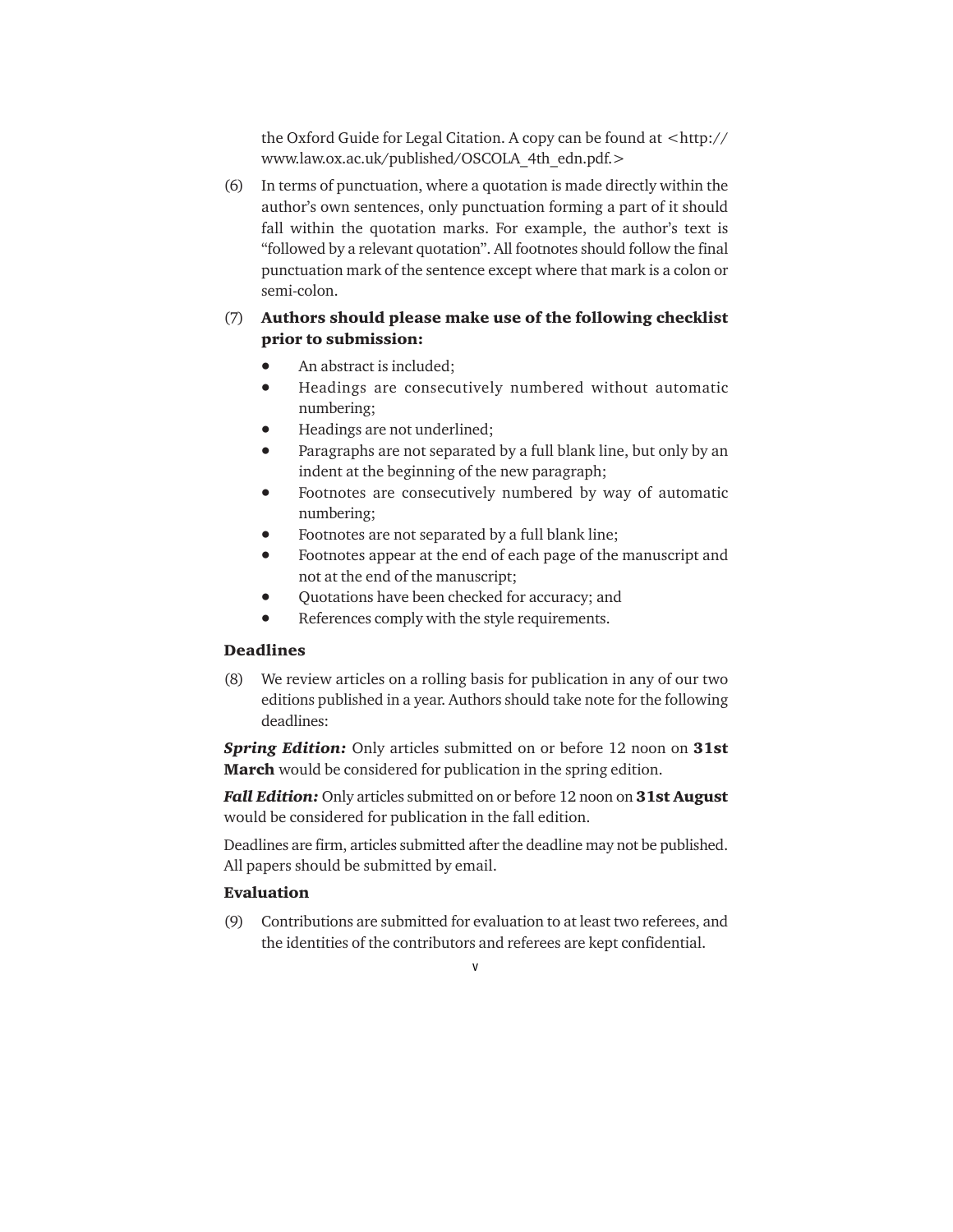(10) Further details about the Journal can be found at: <http://www.ogeesinstitute.edu.ng/index.php/ogees-journal> <http://www.ogeesinstitute.edu.ng/index.php/research-publications>

### **Questions and Enquiries**

All enquiries or questions should be directed to:

The Editor-in-Chief Journal of Sustainable Development Law and Policy Afe Babalola University, Ado Ekiti, Nigeria Email: info@ogeesinstitute.edu.ng

v i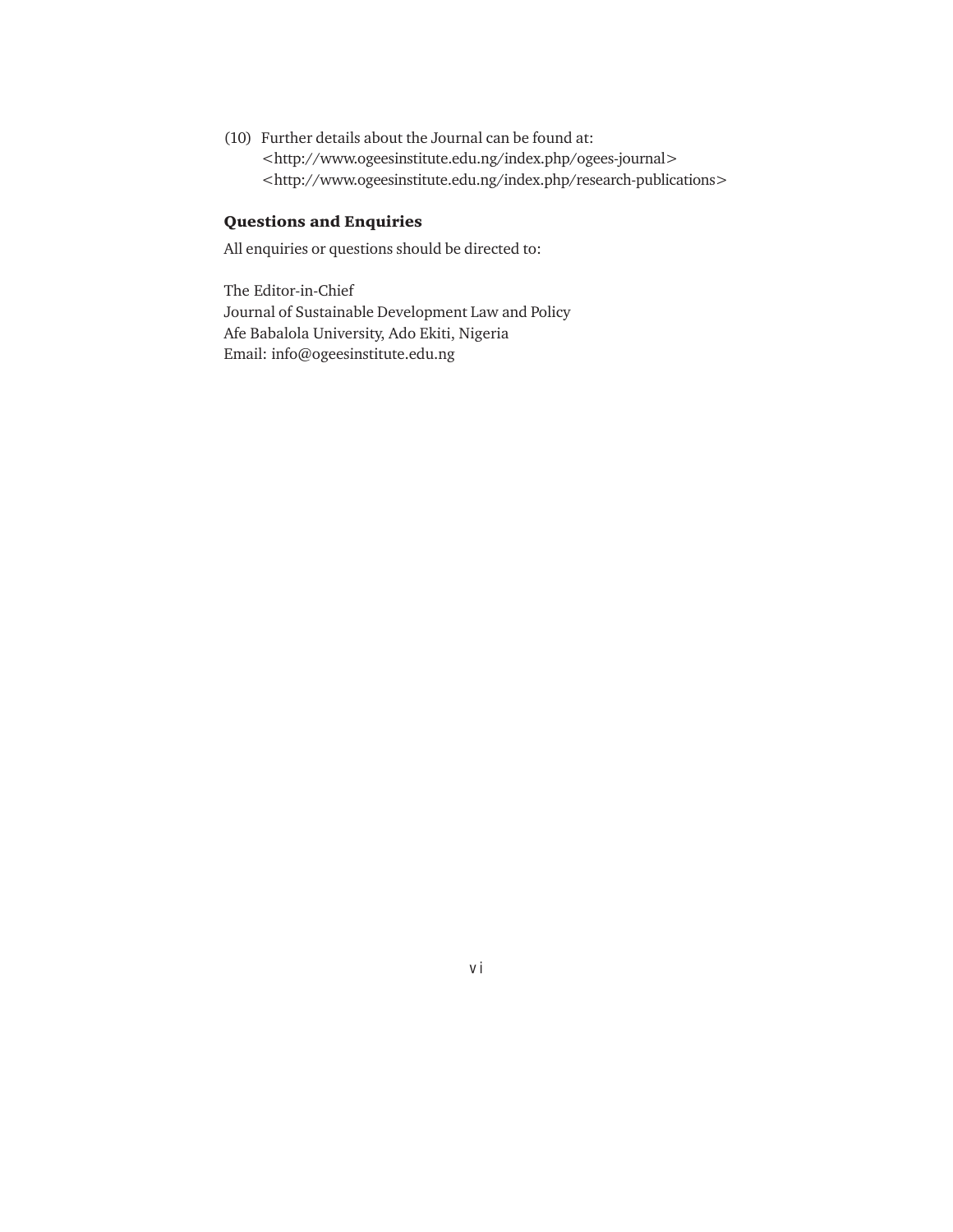# **DISTINGUISHED FELLOWS AND BOARD OF DIRECTORS OF OGEES INSTITUTE**

#### **PRESIDENT AND FOUNDER**

Aare Afe Babalola, OFR, CON, LL.D, D.Litt, SAN

#### **CHAIRMAN OF THE BOARD, OGEES INSTITUTE**

Odein Ajumogobia, SAN

#### **MEMBERS OF THE BOARD**

Sir Remi Omotoso Dr Emmanuel Ibe Kachikwu Dr Chinyere Ozumba Dr Olu Oluleye Joseph Oluwatomisin Elizabeth Preye Joseph-Obene Tony Agbojo

#### **DIRECTOR, OGEES INSTITUTE**

Professor Damilola S. Olawuyi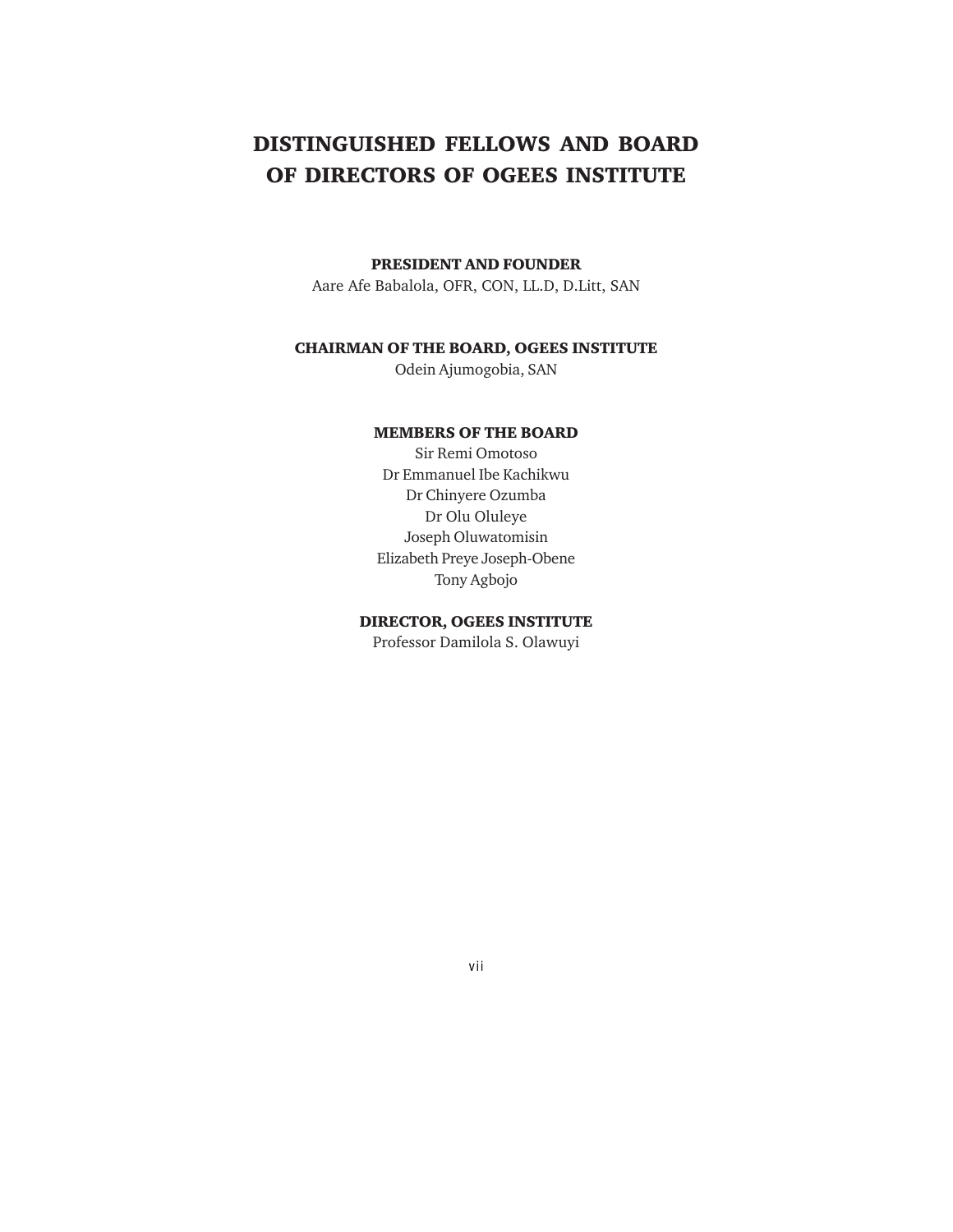# **EDITORIAL BOARD**

PROF. MARIE-CLAIRE CORDONIER SEGGER Ph.D (Oxford), LL.M (Yale), LL.B (McGill) Senior Director, Center for International Sustainable Development Law, Montreal Canada

PROF. ALASTAIR R. LUCAS Q.C. B.A., LL.B. (Alberta.), LL.M. (British Columbia) Professor and former Dean Faculty of Law, University of Calgary, Canada

PROF. MELDA KAMIL ARIADNO LL.M (Washington), Ph.D (Washington) Associate Professor, Faculty of Law, University of Indonesia

PROF. FRÉDÉRIC MÉGRET LL.B (London), LL.M (France), Ph.D (Geneva) Associate Professor of Law, Faculty of Law McGill University, Montreal, Canada

PROF. UCHÉ EWELUKWA LL.M (Harvard), SJD (Harvard) Professor of Law, University of Arkansas School of Law United States of America

PROF. LAWRENCE ATSEGBUA, SAN LL.M (Alberta), LL.M (London) Professor of Law, University of Benin

PROF. 'LANRE FAGBOHUN, Ph.D Chike Idigbe Distinguished Professor of Law, & Director of Studies, Nigerian Institute of Advanced Legal Studies

PROF. ADEOLA ADENIKINJU B.Sc (Econ), M.Sc (Econ), Ph.D (Ibadan) Professor of Energy Economics and Director, Centre for Petroleum Energy and Law University of Ibadan

PROF. RANDALL S. ABATE B.A. (Rochester), J.D. and M.S.E.L. (Vermont) Professor of Law and Director, Center for International Law and Justice Florida A&M University, United States

PROF. YINKA OMOROGBE LL.B, LL.M (LSE) Nabo Graham Douglas Distinguished Professor of Law Nigerian Institute of Advanced Legal Studies

MARGARETTE MAY MACAULAY LL.B (Holborn College, London) Former Judge of the Inter American Court of Human Rights

DR EBENEZER I. ADODO LLM, PhD (National University of Singapore) University of Surrey United Kingdom

viii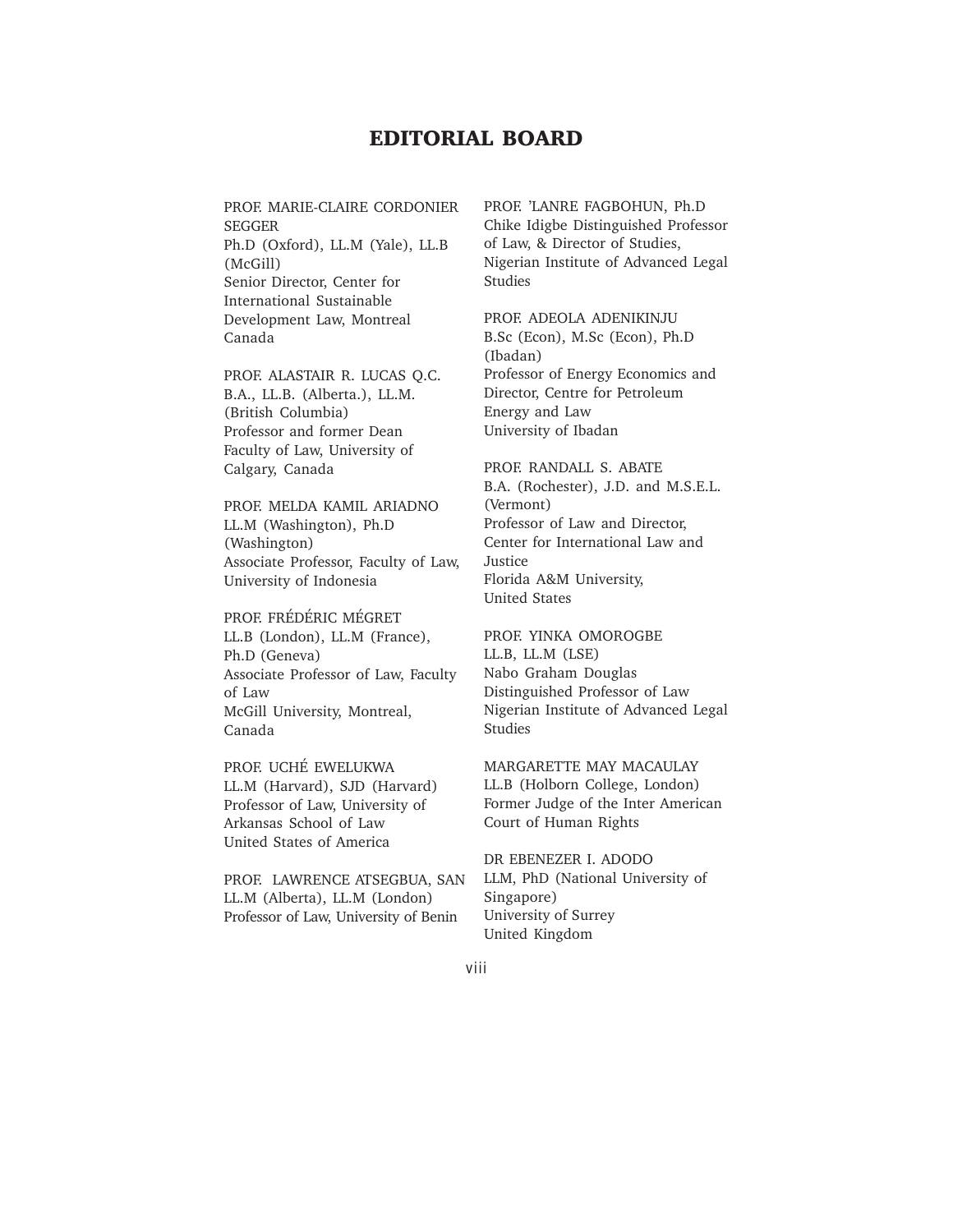PROF. ADEMOLA POPOOLA Professor of International Law Obafemi Awolowo University, Ife Nigeria

PROF. EZENDU ARIWA FBCS, CITP, SMIEEE, FHEA, PhD Associate Professor and Course Leader for Business Information Technology Management London Metropolitan University, UK

BUKOLA FATUROTI LL.M (LSE), LL.M (Robert Gordon), Senior Lecturer and Course Leader for MBA Oil and Gas Programmes Robert Gordon University, Aberdeen Scotland

PROF. KOLAWOLE O. ODEKU, PhD School of Law, University of Limpopo South Africa

PROF. SUMUDUATA PATTU LL.M (Cambridge) Ph.D. (Cambridge) Associate Director, Global Legal Studies Center Associate Professor University of Wisconsin Law School

PROF. DAMILOLA S. OLAWUYI LL.M (Calgary), LL.M (Harvard), PhD (Oxford) Editor-in-Chief, Journal of Sustainable Development Law and Policy

i x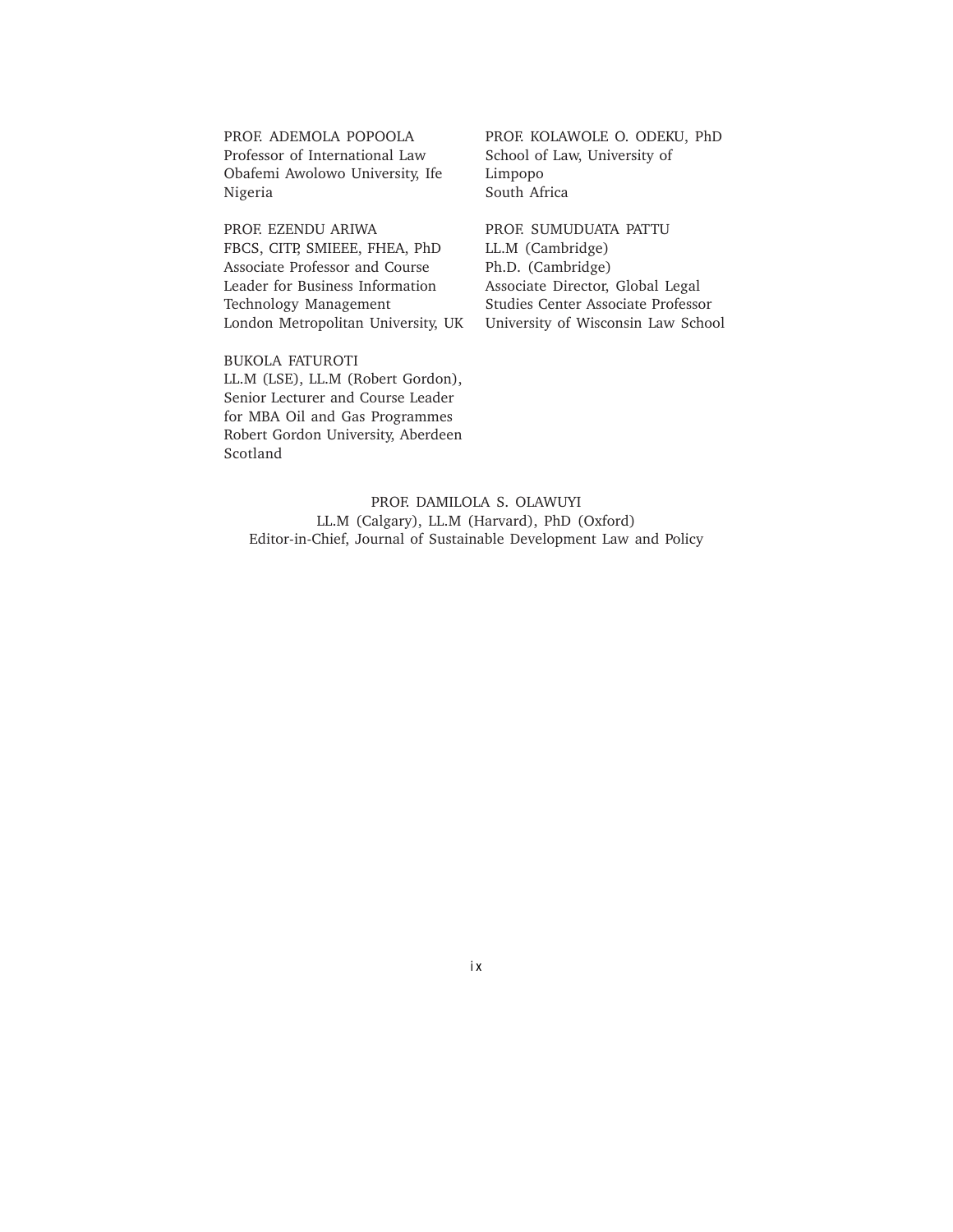# **EDITORIAL COMMITTEE**

#### **EDITOR-IN-CHIEF**

Professor Damilola S. Olawuyi LL.M (Calgary), LL.M (Harvard), Ph.D (Oxford)

#### **MANAGING EDITOR**

Omolola Olarinde B.Sc (Romania), M.Sc (Ibadan)

#### **ASSOCIATE EDITORS**

Professor Bayo Oluduro, MPhil (Ife), Ph.D (Gent) Dr. Rhuks Ako, MPhil (Ife), Ph.D (Kent) Dr. Mohamed Evren Tok, Ph.D (Carleton) Dr. Chilenye Nwapi, LL.M (Calgary), Ph.D (British Columbia) Dr. Walters Nsoh, M.Sc (Hull), Ph.D (Surrey) Dr. Abosede Babatunde, M.Sc (Ibadan), Ph.D (Ibadan)

#### **ASSISTANT EDITORS**

Damilola Odetola, BCL (Oxford) Ayobami Olaniyan, LL.M (Aberdeen) Ifeoluwayimika Bamidele, LL.M (Liverpool) Adure Uzo-Peters, LL.M (Cambridge)

#### **STATUTES AND CASE NOTE EDITOR**

Opemiposi Adegbulu, LL.B (Hull), LL.M (Paris) Umair Dogar, B.Sc (Georgetown), JD (Qatar)

#### **EDITORIAL OFFICE**

Moronkeji Kolawole*, Editorial Secretary* Tosin Adewunmi, *Editorial Assistant*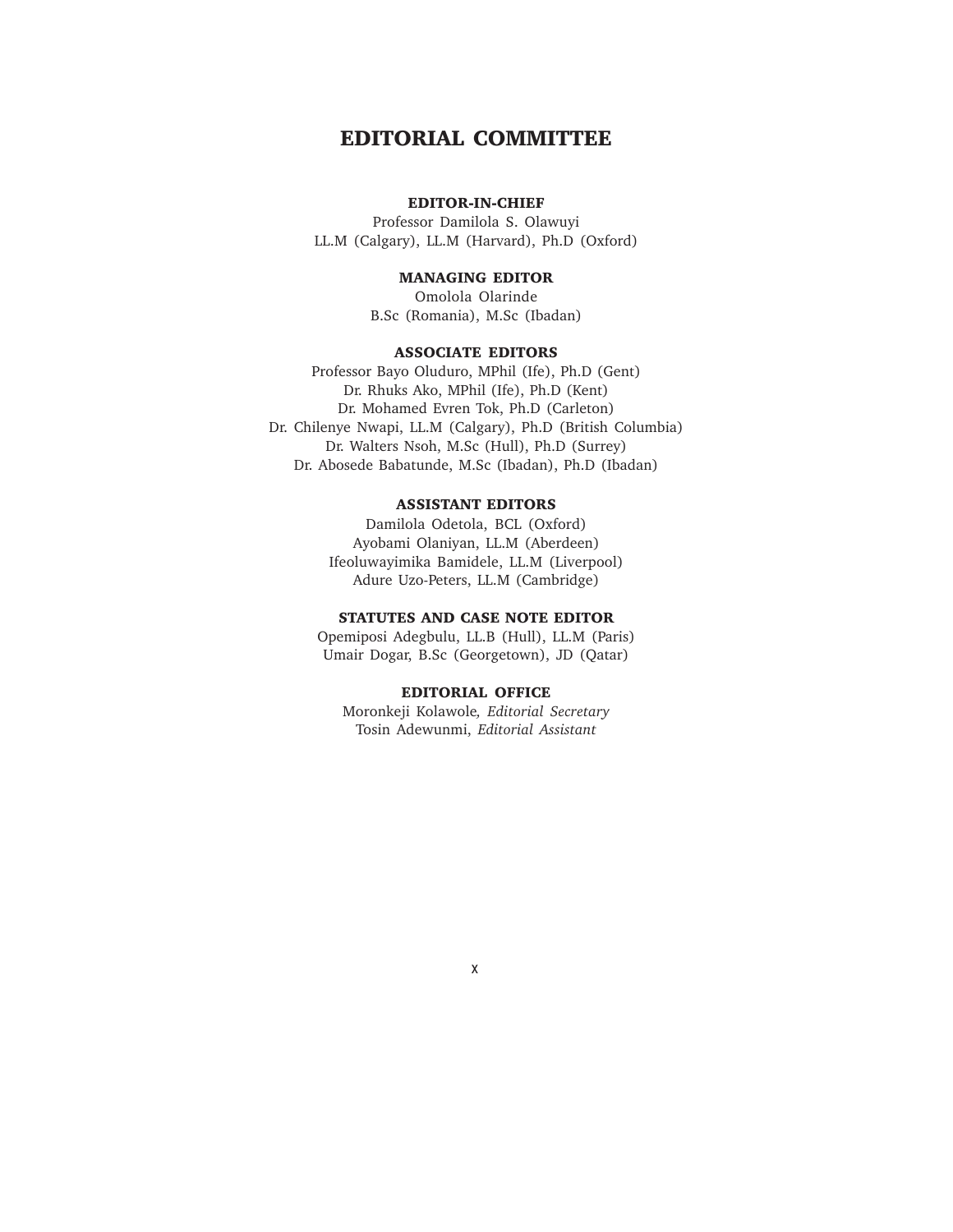# **CONTENTS**

| <b>Editorial Comment</b><br><b>Walters Nsoh</b>                                                                                                                                         | xiii         |
|-----------------------------------------------------------------------------------------------------------------------------------------------------------------------------------------|--------------|
|                                                                                                                                                                                         |              |
| <b>ARTICLES</b>                                                                                                                                                                         |              |
| Reconciling Human Rights and the Environment: A Proposal to<br>Integrate the Right to Food with Sustainable Development in the<br>2030 Development Agenda<br><b>Ana García Juanatey</b> | $\mathbf{1}$ |
| Addressing Gender Gaps in Agricultural Productivity in Africa:<br>Comparative Case Studies from Tanzania, Malawi and Uganda<br>Asa Torkelsson and Francis Onditi                        | 34           |
| Towards an Effective Cattle Grazing and Rearing Legal Framework:<br>An Imperative for Environmental Protection<br>Tolulope Ogboru and Oluwatoyin Adejonwo-Osho                          | 58           |
| The Land Use Act and Land Administration in 21st Century<br>Nigeria: Need for Reforms<br><b>Akintunde Otubu</b>                                                                         | 80           |
| Much Ado about Food Safety Regulation in Nigeria<br><b>Jane Ezirigwe</b>                                                                                                                | 109          |
| Trophy Hunting: To Ban or Not to Ban? Legal Pathways for<br>Zimbabwe in the Aftermath of Cecil the Lion<br>Precious G. Makuyana                                                         | 133          |
| <b>PUBLIC LECTURE</b>                                                                                                                                                                   |              |
| The Quest for Sustainable Education in Post-Colonial<br>African States<br>Aare Afe Babalola, OFR, CON, SAN, LL.D, FNAILS, FCI.Arb                                                       | 168          |

x i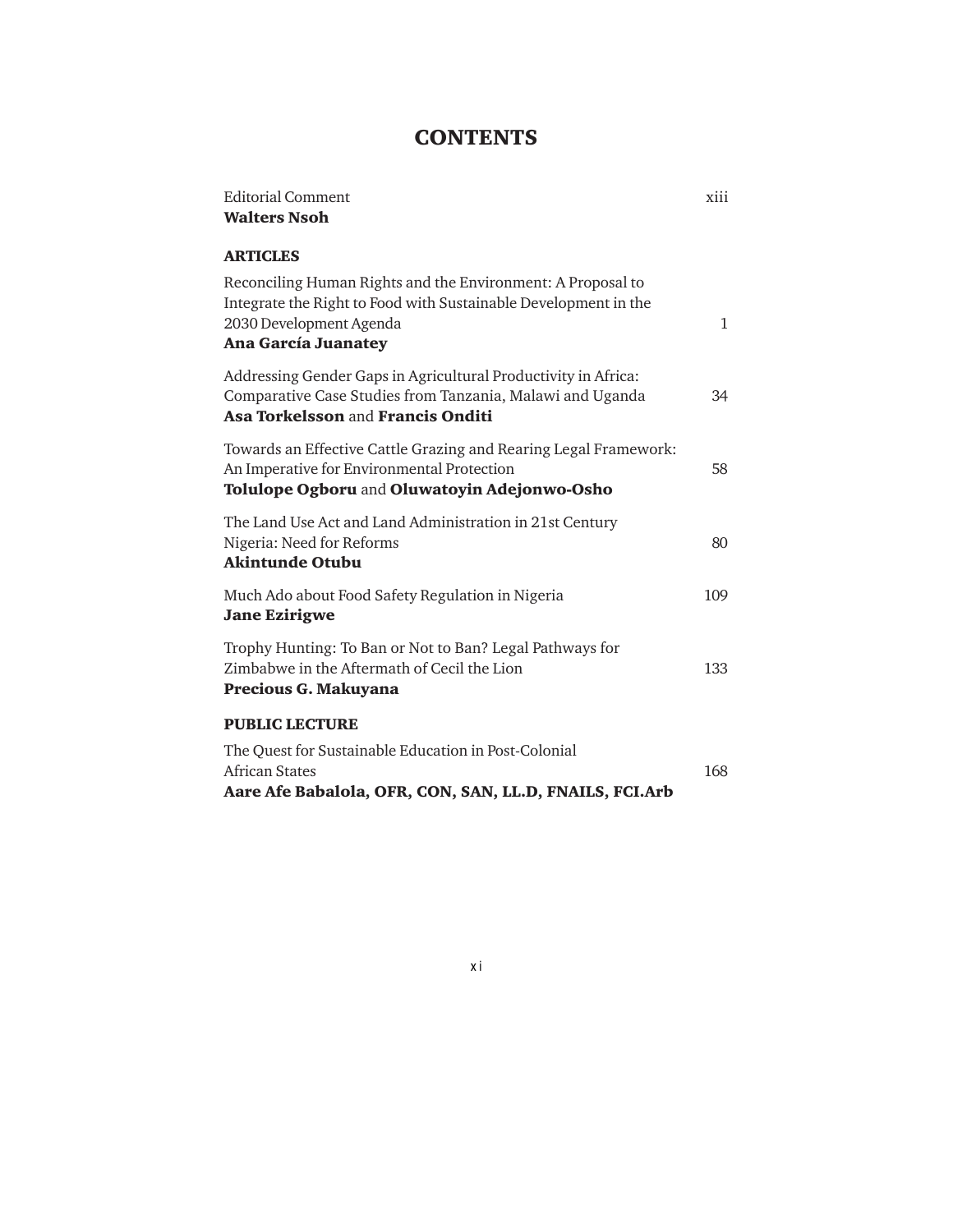#### **About Dr Walters Nsoh, Editor in Chief for this Special Issue**

Walters Nsoh, LLM (Kent), PhD (Surrey), is a Lecturer in Law at Birmingham Law School, University of Birmingham, United Kingdom, and a Senior Fellow (Food and Agricultural Law), Institute for Oil, Gas, Energy, Environment and Sustainable Development, Afe Babalola University, Nigeria. Previously he worked as a Lecturer in Law at Anglia Law School, Anglia Ruskin University, United Kingdom and as a Postdoctoral Research Assistant at the School of Law, University of Dundee, United Kingdom.

His research and teaching interests relate primarily to the intersection between land and environmental law, and the legal and policy challenges to the sustainable management of natural resources. Other research interests include sustainable livelihoods, forest law and policy, climate change law and policy, resource use rights, forest and land tenure, payment for ecosystem services, biodiversity offsetting/habitat banking, conservation covenants, and environmental governance. His recent publications include: Nsoh, "The Legal Status of Customary Land Tenure Systems and the Protection of Communal Property in Cameroon", in T. Xu and A. Clarke (eds), *Legal Strategies for the Development and Protection of Communal Property* (*Proceedings of the British Academy* – Oxford University Press 2018); Reid & Nsoh, *The Privatisation of Biodiversity? - New Approaches to Conservation Law* (Edward Elgar 2016); Nsoh, "Customary Land Rights, Indigenous Rights and Land Expropriation in Cameroon" in T. Xu and J. Allain (eds), *Property and Human Rights in a Global Context* (Hart 2015); Nsoh, "Critical Linkages between Forest Ownership and Unsustainable Forest Exploitation in Cameroon" in R. T. Ako and D. S. Olawuyi (eds), *Food and Agricultural Law: Readings on Sustainable Agriculture and the Law in Nigeria* (Afe Babalola University Press 2015); and Reid & Nsoh, "Whose Ecosystem Is It Anyway? Private and Public Rights under New Approaches to Biodiversity Conservation" (2014) 5 *Journal of Human Rights and Environment* 112-135.

xii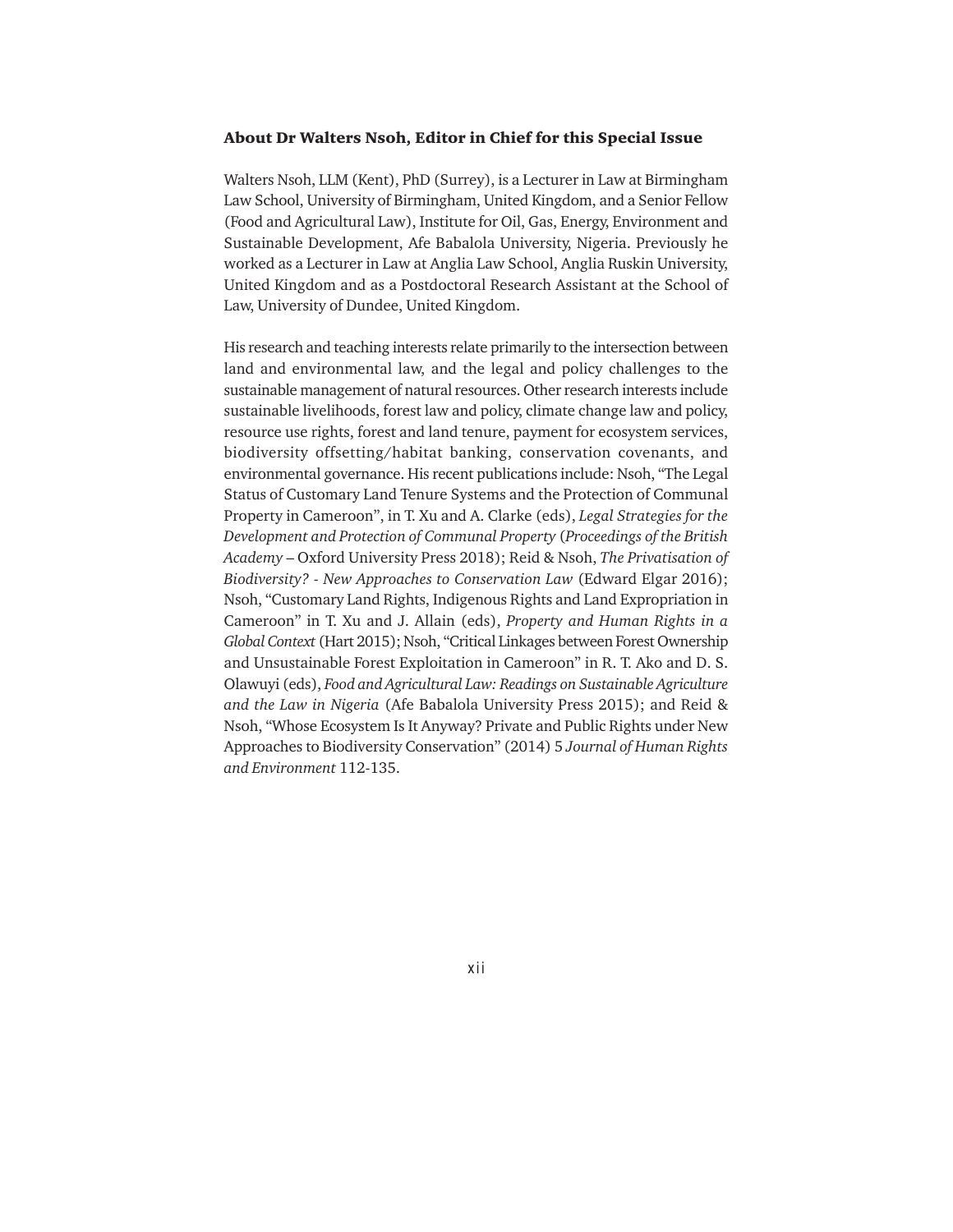## **EDITORIAL COMMENTS**

#### **Walters Nsoh**

I am pleased to present Volume 9, Issue 1 of the *Journal of Sustainable Development* Law and Policy. Our Editorial Committee and Board have worked tirelessly over the last few months to bring you this Special Issue on *Competing Claims for Land, Food, Water and Agricultural Resources: Perspectives from the Global South*. The Issue is composed of six articles spanning various genres and aspects of sustainable development.

Ecosystems, such as forests, water and agricultural resources, are not only recognized as an important part of our cultural and natural heritage, but are also considered useful from different perspectives and for a variety of purposes. Forest resources, for instance, act as carbon sink in the global fight against climate change and also constitute a source of livelihood for many. The importance of the exploitation of natural resources and agricultural growth for employment, foreign exchange, government revenue, and food is evident from the percentage of the world's population directly or indirectly associated with or dependent upon forests and other agricultural resources, especially in the Global South. According to estimates from the Food and Agriculture Organization (FAO) of the United Nations, more than 30 per cent of the world's population depend on agricultural resources for some part of their livelihoods, with a significantly higher percentage in the Global South.

Globally, as population and environmental pressures on land grow, competing claims on these resources fuelled by the land tenure systems have, in turn, triggered violent conflicts, destroyed the environment, exacerbated inequalities across gender and geography, displaced populations and undermined democratic governance in many countries in the Global South. At national levels, there are also instances where effective mechanisms to address the conflicting claims to the resources have produced sustainable and equitable human development. These include legal and institutional frameworks for the better integration of customary land tenure features (which remain operational) into the modern land tenure systems, which in turn provides the legal and institutional mechanisms that promote fair and equitable exploitation of the resources and address the social and environmental impacts. Despite these efforts, the challenge for the Global South remains how to address the competing claims on land, food, water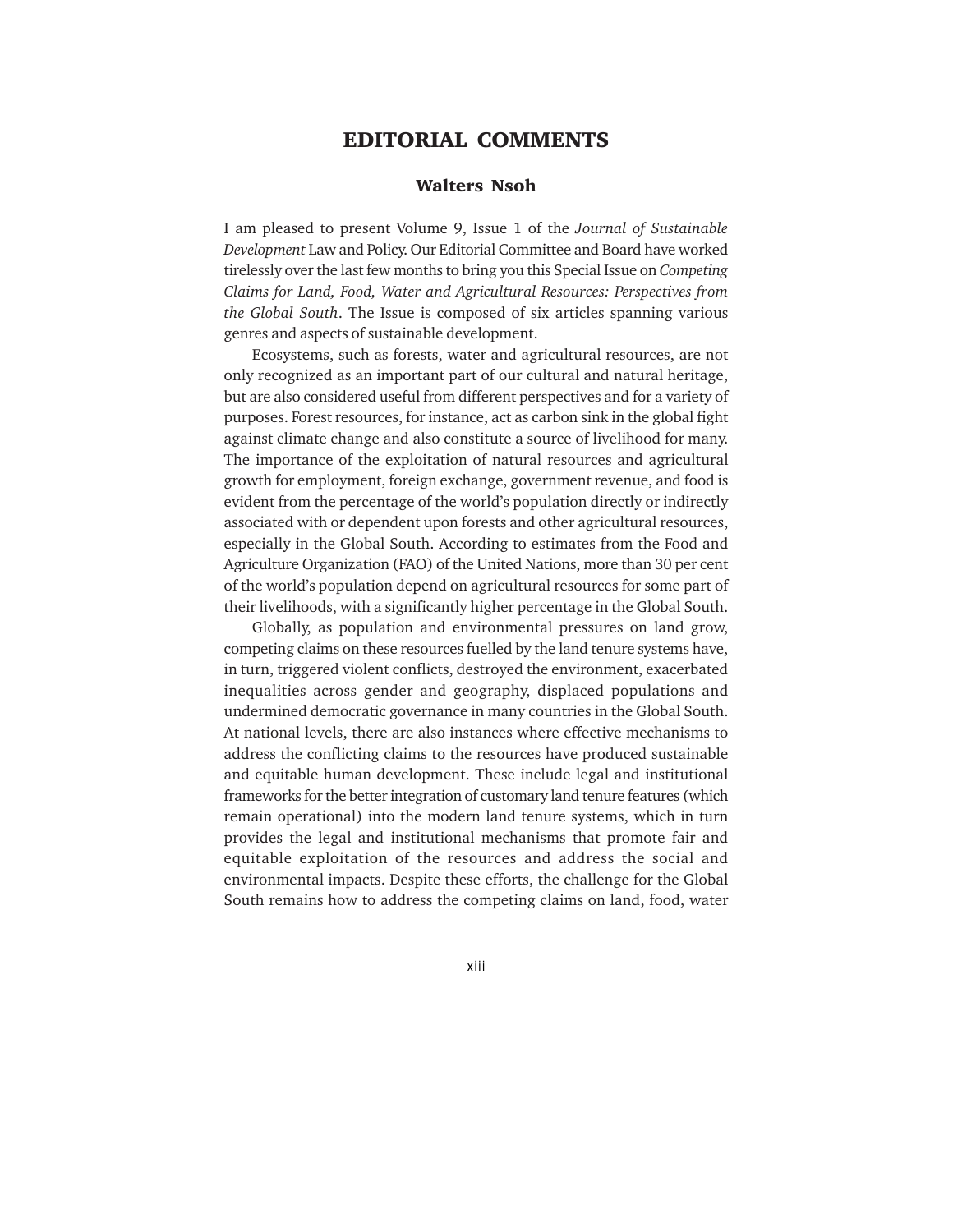and agricultural resources to leverage the resources needed to avoid conflicts, transform their domestic economies, and enhance their global competitiveness.

Juanatey in her contribution discusses an important issue in this area and raises important considerations on the nature and scope of a human rights-based approach (HRBA) and its applicability for advancing the right to food. Her article focuses on the utility of adopting an HRBA to food as a way of advancing the realization of the right to food in the next decade, while addressing the effects of environmental degradation, natural resources depletion and climate change on food security. She explores possible avenues of convergence, identifying gaps and opportunities to link the right to food and sustainable development looking at potential synergies for implementation of the 2030 agenda, and concludes that the gaps in the HRBA call for better integration of the right to food within the sustainable development framework.

Torkelsson and Onditi's contribution examines the need to address gender disparities and inequalities in access to and control of arable land and financial resources in Eastern Africa. They raise important considerations on access to land and resources by interrogating whether or not addressing gender gaps in agricultural production significantly contributes to socio-economic wellbeing (resilience) of women as well as the gross domestic product.

Similarly, Ogboru and Adejonwo-Osho's article provides a legal analysis and assessment of the environmental and sustainable development impacts of nomadic cattle grazing in different parts of Nigeria. The authors highlight the recent conflicts between herdsmen and farmers in Nigeria as not only a consequence of a lack of effective management of access to land, but also a consequence of the lack of an effective regulatory framework to address the environmental degradation caused by unregulated grazing. While highlighting certain factors that are crucial for an effective legal and regulatory framework, they argue that in order to address these environmental challenges, an effective cattle grazing legal framework is imperative to complement existing environmental laws.

Otubu's contribution in this Special Issue provides a legal analysis and assessment of the administrative structure under Nigeria's Land Use Act. The author sheds light on the important role that a good land administration system plays in the sustainable use and development of land in Nigeria. Following a careful examination of the various provisions of the Land Use Act, Otubu argues that the administrative structure under the Act is shoddy and inelegant, and is devoid of clarity of functions and purpose. He calls for legislative intervention to address the issues of lack of clarity of functions and

xiv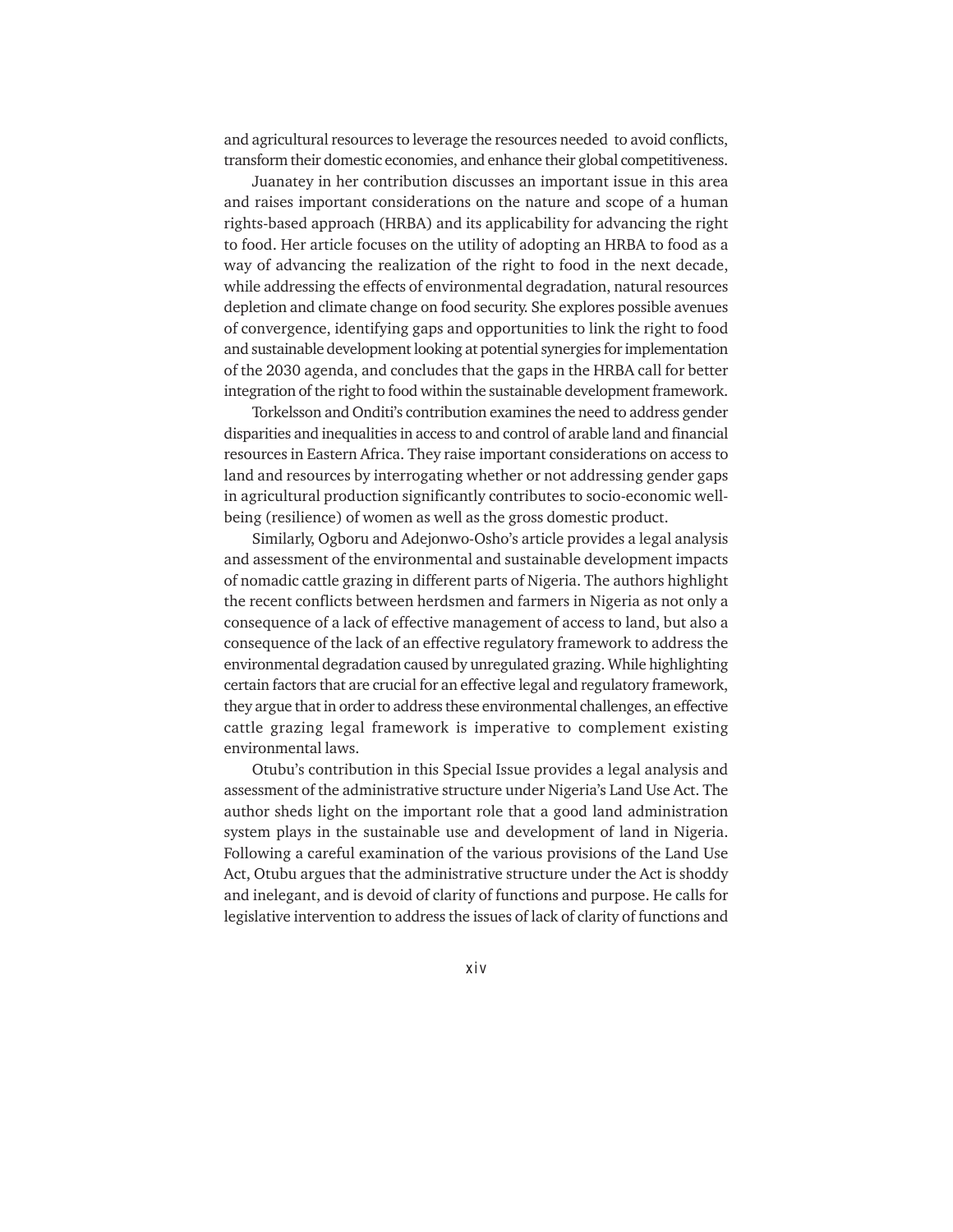purpose. Among other things, the author calls for the dichotomy between the governor and the local government in terms of rights and management of land in the state to be abolished.

Ezirigwe's article examines the incidences of foodborne diseases and the extent to which the current regulatory framework addresses the issues. Her contribution helps determine whether the present regulatory framework permits adequate regulation of the informal sector that serves the majority of the Nigerian consumers. Despite the various challenges faced by the regulators, Ezirigwe concludes that current food safety policies and strategies in Nigeria will be effective if the definition of "food" in the food laws are extended, in line with best practices and current realities, to allow for comprehensive regulation and coordination of the food chain system.

Finally, Makuyana's contribution raises important thematic considerations that echo those raised by the other contributors to this issue. Following the highly publicized killing of Cecil the Lion in 2015, she examines the current international and local legal frameworks that govern trophy hunting in Zimbabwe. The author highlights the blurred line between the once purported sustainable trophy hunting with its unsustainable consequences and what now resembles "legal poaching". Makuyana's article highlights the links between the socio-economic realities of trophy hunting and the weakening of well-intentioned legal frameworks in Zimbabwe. She argues that broad exceptions in the legal framework render them toothless to protect wildlife from extinction, leverage the local community, and preserve the environment. The article concludes that an effective enforcement mechanism is one which views these three objectives as interdependent and not mutually exclusive.

The breadth of the contributions under this theme, from approaches for securing land and resource rights to legal frameworks governing land/resource rights, and the geographical spread of the authors, all allude to the complex obstacles that remain before humanity can truly realize sustainable development. Given the complexity of the subject, more issues certainly need to be examined to inform legal and policy reforms in the Global South. We at the *Journal of Sustainable Development Law and Policy* restate our commitment to continue to facilitate scholarly exchange and discourse on this theme. As always, we welcome constructive feedback and look forward to your viewpoints.

With infinite gratitude to our Editorial Board, Managing Board and the President and Founder of Afe Babalola University - Aare Afe Babalola SAN, OFR, LLD – for their invaluable and continuing support, I invite you to turn the pages of this Issue and enjoy the wealth of knowledge therein.

x v